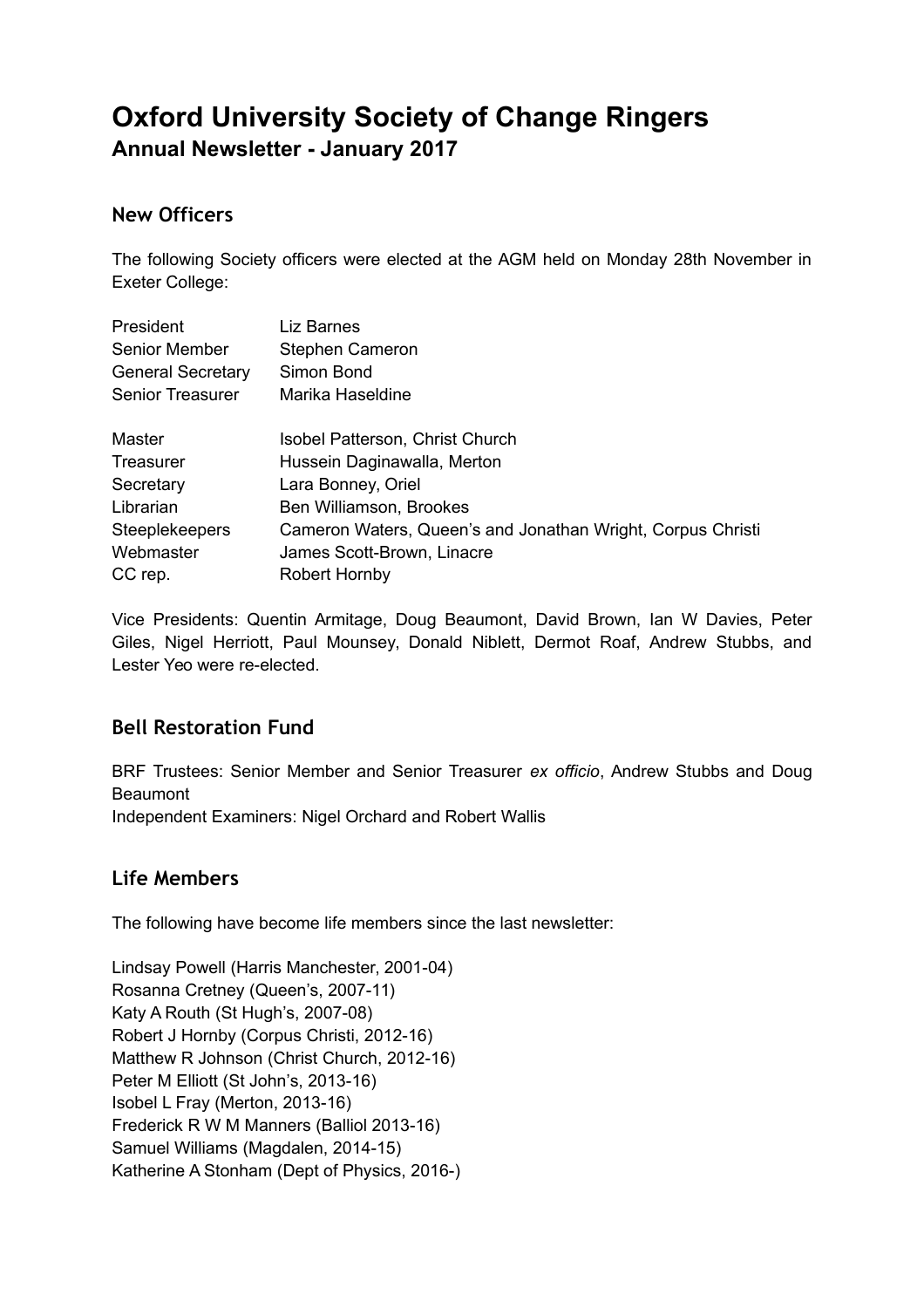### **Residents' Review**

#### *Wilfred Lewis, immediate past Master, writes:*

This year, our numbers have been broadly conserved; one or two of our learners last academic year continue to attend the odd practice and are now learning plain hunt. This year's learners are fast progressing towards ringing on open bells; the basics of bell handling are under their belts, and a couple of weeks ironing out all of the handling faults that I have no doubt introduced by my own example will enable them to begin ringing on open bells with other people. Although we miss Isobel Fray, Robert Hornby, Matthew "I'm a Fireoutstopper" Johnson and Freddie Manners following their departure to greater things, a remarkable influx of ready-made ringers following the Freshers' Fair mitigates slightly the effect of their departure on what the Society rings these days.

Nevertheless, the halcyon days of routine Surprise Major on a Tuesday night are something we usually only aspire to. Ringing on ten bells is similarly restricted to plain hunt and rounds and call changes, which I tentatively attribute to there being so much new blood around that could still use some time to get used to the flightiness of bells as light as Mary Mag. My tendency to compile bands for, e.g. Grandsire Caters with ringers who are just about comfortable ringing triples and expect things to be crunchless and well struck may also have something to do with this. St. Thos practices died a bit of a death in Trinity Term owing to most of the normal attendees having exams. This problem was solved in Michaelmas term *via* the simple expedient of supplying pizza at the practice from the branch of Domino's next door, and holding a quarter peal prior to the practice. In all three terms, we (just about) managed to muster enough people for a twelve-bell practice with help from the OS and other friends of ours. The Master's ambition proved problematic in Hilary Term, with a lot of firing out when ringing complicated methods on the unfamiliar and demanding ring at Christ Church. Asking my (somewhat slightly built) secretary to ring the tenor was also probably a mistake, given the extent to which it rang her, vs. the other way round. Similar ambition at Reading the following term paid dividends with two first timers giving a good account of Cambridge Maximus, and lots of good Grandsire and Stedman being rung. This term, we returned to Christ Church and, while we kept it simple with rounds up to Grandsire, I'm informed the Society acquitted itself extremely well – congratulations!

Service ringing has been variable, but reasonably well attended this year. I cannot remember the last time we didn't have six ringers at Mary Mag, and the ability to ring all ten bells constitutes a pleasant surprise *vs.* an indication that I am hallucinating. Sunday service ringing remains inconvenient at St. Thos, and ringers for the quarter peals on Saturday that replaced this in recent years have been very thin on the ground. From Michaelmas, these were therefore moved to Monday evening before practices. Six people can usually be dragged, kicking and screaming, to St. Ebbe's and SMV has usually had sufficient ringers. However, not even my tactic of engineering scarcity of opportunities to ring has helped attendance at New College. The OUS is still without preferred licensed premises on a Tuesday night; perhaps 60% of Tuesdays we go to the Blenheim or the Lamb and Flag.

The dinner was again held in Harris Manchester and was extremely well attended. I gather people enjoyed themselves, but cannot be sure as I was too busy doing so myself. Two peals and four quarters were rung over the weekend. The Joint Outing was organised by the members of the East Anglian branch of the OUS (as I am sure the CUG would be honoured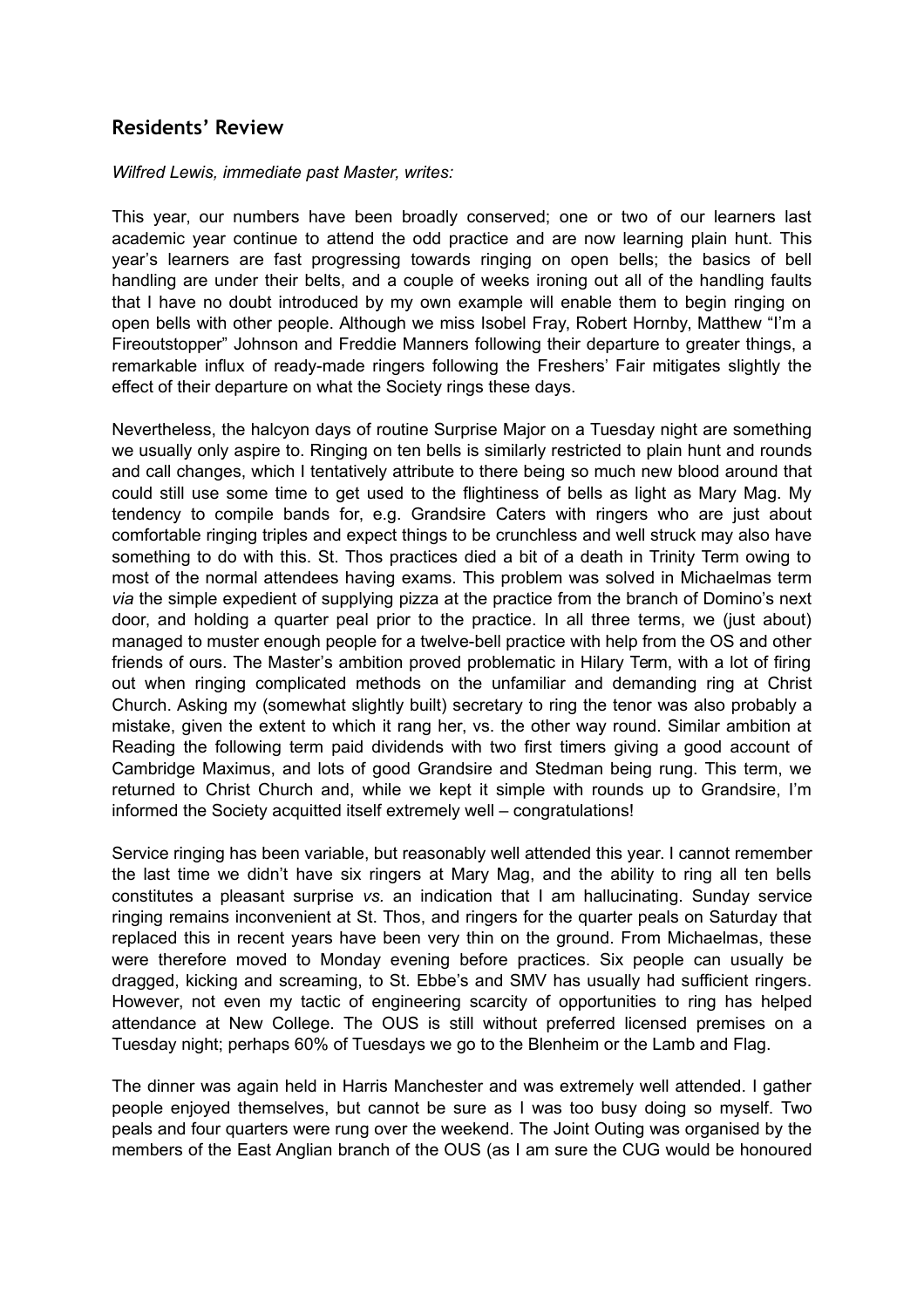to be known) to Luton, and we met them again on Putney Bridge the first day of Tour to ring a couple of quarters for the Boat Race, which was a great success; the CUG will be organising a repeat performance next year.

Tour this year was in Norfolk, excellently organised by Rachel Prior and Peter Jasper. Towers and pubs were both present in great quality and quantity, although one had rather more elastic ropes than I am led to believe are conventional. We never quite managed an outing in Trinity term, and an outing to London to go ringing with the CUG and UL was similarly abortive, but Tom Pelham organised a lovely outing to the North Eastern area outside the ring road. Thank you to the CUG, Rachel, Peter and Tom for some great trips!

SUA was held in Cambridge this year, where we did extremely well; although the Strikeometer was extremely unforgiving of a slightly wobbly tenor, we were the only society able to field an eligible team except the hosts, and our two 6-bell teams came  $2^{nd}$  and  $4^{th}$  out of ten teams on some extremely challenging bells. Congratulations and thank you very much to everyone for putting in the effort to enable this.

Over the last year, the Society has rung 7 peals and 45 quarters; nine of the latter were in hand. One of these peals was the Society's first all-resident rendition of the Standard fortyone.

My heartfelt thanks go out to everybody who has helped me carry out my primary objective of not breaking the Society too much. It's been fun, most of the time.

#### **President's Notes**

#### *Liz Barnes writes:*

In a year beset with Celebrity deaths the OUS was not immune with the loss of John Camp, Vice President, former Master and President and general Big Cheese of the Society for over 50 years. His loss has been keenly felt. It was good to see so many past and present members and friends at the Memorial Day on 3rd December and in particular, John's son Chris who braved the day to be with us all.

A good number of quarters have been rung in Oxford this year and, although peals have not been too plentiful, it was very pleasing to see the peal of 41 Spliced Surprise Minor rung by a resident band at Bletchingdon in July. Congratulations to all involved in that project. As with all University Societies we will feel the loss of those who have moved away and wish them well.

We will be dining at Harris Manchester College again this year. This will be our 17th year there and we are grateful that they continue to support us as, in common with many of the Colleges, they do not normally host external dinners during term time. In order to maintain the same ticket price as last year it has been necessary to make a slight adjustment to arrangements this year. Instead of a separate Drinks Reception in the Old Library, we will go straight to Hall where an arrival drink will be provided. I am sure this will not affect the overall success of the evening. I look forward to seeing many of you there and also on the Tour in Durham organised by Catrin and James Morgan at the beginning of April.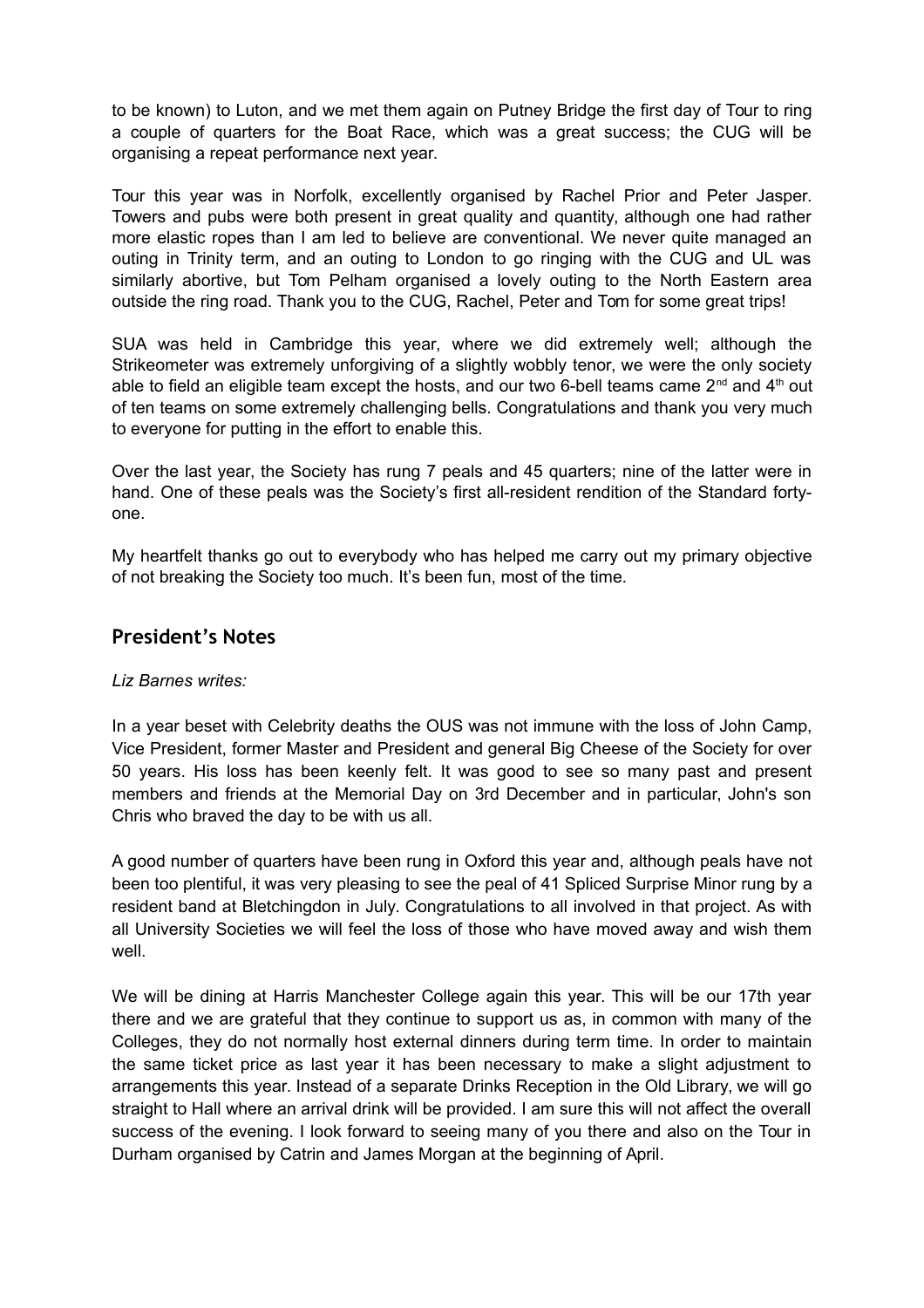Finally I should like to like to thank all officers of the two branches of the Society for their support and hard work this year, and especially Simon Bond for his sterling work as General Secretary - keeping us all on the straight and narrow!

## **2017 Annual Dinner**

The 2017 OUSCR Annual Dinner will take place on Saturday 4th of February, at 7.15 for 7.30pm. We look forward to returning to Harris Manchester College. In an effort to keep costs down, the pre-dinner reception will take place in hall this year rather than the Old Library

The guest speaker will be Emma Taylor. Katie Poole will propose the toast to the guests, and the Master will reply to Emma's toast to the Society.

Tickets are now on sale for £58 to include a sparkling wine reception, wine and port.

#### *Menu*

#### *Smoked Haddock, Leek and Potato Soup Butternut Squash and Sage Soup with Parmesan Croutons (V) \*\*\**

*Braised Barbary Duck Breast with Citrus and Tarragon Sauce Goats cheese, Roast Onion and Basil Tart (V) \*\*\* Apple and Blueberry Tart with Crème fraîche \*\*\* Cheeseboard with Port*

*\*\*\** 

#### *Coffee and Chocolates*

Pre-dinner drinking on Friday evening will take place in the St Aldates Tavern Blue Room (upstairs) from 7pm. General ringing and peal attempts will take place during the day on Saturday.

To book tickets please send a cheque payable to 'OUSCR Dinner Committee' to: Isobel Patterson, Christ Church, St Aldates, Oxford, OX1 1DP enclosing a SAE, details of any dietary requirements, and seating preferences. Payment can also be made by bank transfer. Please contact isobel.patterson@chch.ox.ac.uk for details. The closing date for tickets is Monday 16th January.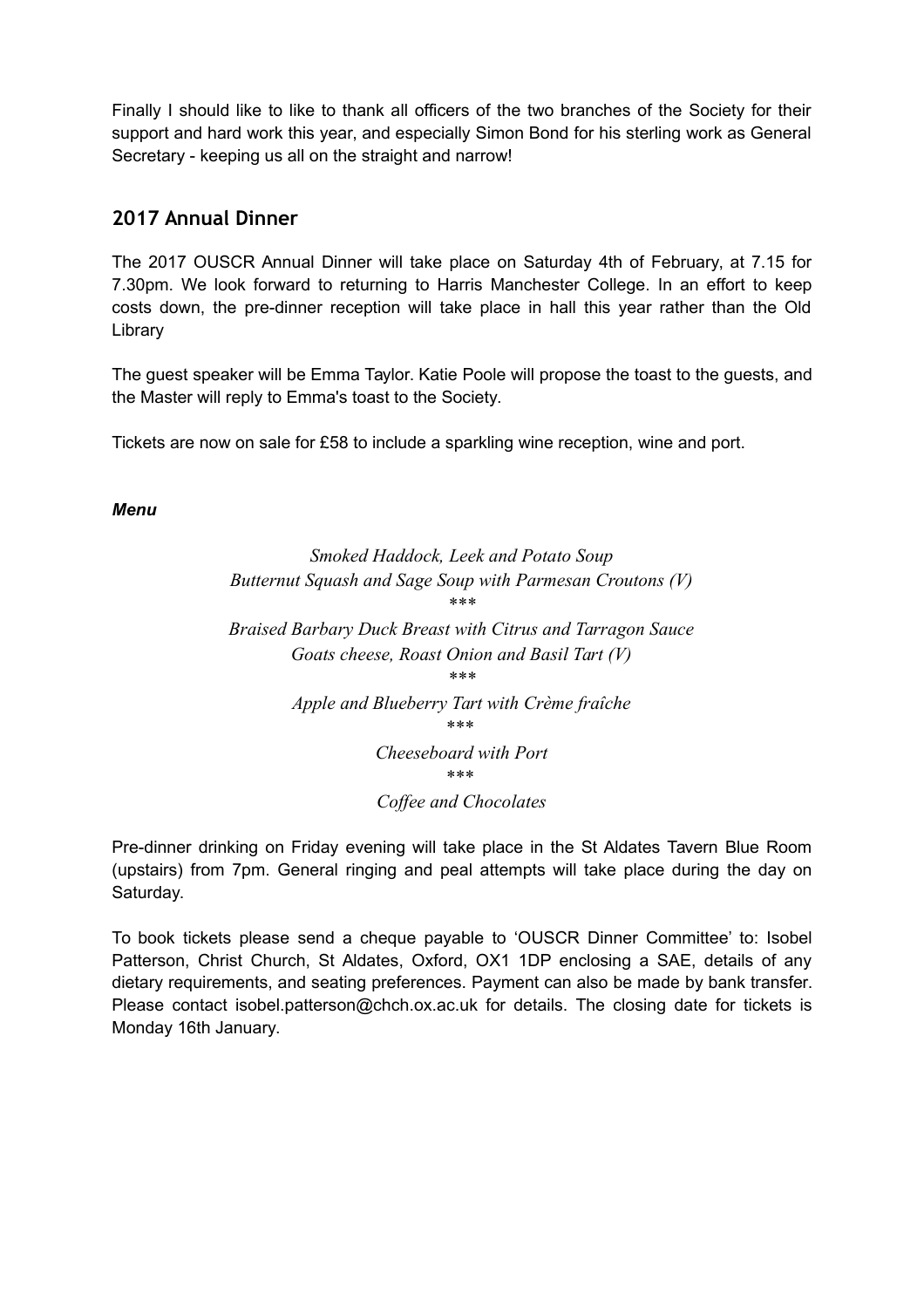## **2017 Tour -** *Sunday 2nd - Thursday 6th April 2017*

The 2017 Tour will be based in Durham and is being organised by Catrin and James Morgan.

Full details of the towers and pubs will follow once confirmed, but we're planning to visit Newcastle & Durham Cathedrals, the recently refurbished St Oswald's Hartlepool, Stockton and, of course, the Black Bull at Frosterley. Durham also has a good selection of Indian restaurants available along with real ale pubs to keep the OUS occupied during the evenings.

Accommodation is available at St John's College which is in view, but also within earshot, of Durham Cathedral, on the Bailey in central Durham. St John's have offered us single rooms for £36/room/night, or double rooms for £64/room/night including a full English breakfast. The College would like us to confirm numbers by the 6 January 2017 so please let us know if you're coming by then. If you'd prefer church hall accommodation, please let us know by the same date & we'll arrange this once we know numbers. If you'd prefer to make your own arrangements, please feel free to do so, but let us know so we can arrange transport.

If you're planning to join us, please let us know the following:

- Which days you are joining the tour;
- Your accommodation requirements ie. College or church hall, or own arrangements;
- If college or church hall, which nights you would like accommodation;
- If college, single or double room;

To travel to Durham, we'd recommend the train – it's on the East Coast mainline and is less than 3 hours from London Kings Cross on a good day, and about 4 hours from Oxford, Parking is challenging in Durham – although there is a multi-storey car park 5-10 mins walk away from St John's.

## **Old OUS Photos**

During a recent clearout, past General Secretary, Ian Davies, came across an envelope containing three photos of OUS members in 1945, 1946 and 1947. The envelope was handdelivered and IWD can't remember the donor. The three photos, and a few names of those featured, are attached at the end of this newsletter. They can also be found on the website: <https://ouscr.org.uk/index.php/articles?id=146>

If you have any information on where they came from, or who is featured but otherwise unidentified, please get in touch. I will endeavour to keep the online version up-to-date with any new names.

## **Obituaries**

#### *Preb. Henry F Warren - Keble 1939, died 13th September 2015*

Henry was the seventh son of the Revd William Mead King Warren and Althea Mary Warren and was educated at Wells Cathedral School. He came up to Keble to read History, rowed in the College 1st VIII and was Captain (1941-42). He went to Cuddesdon for one year before joining the Devonshire Regiment. Invalided out of the Army in 1944 he returned to Cuddesdon and was ordained Deacon and Priest. After being Curate of St John Baptist in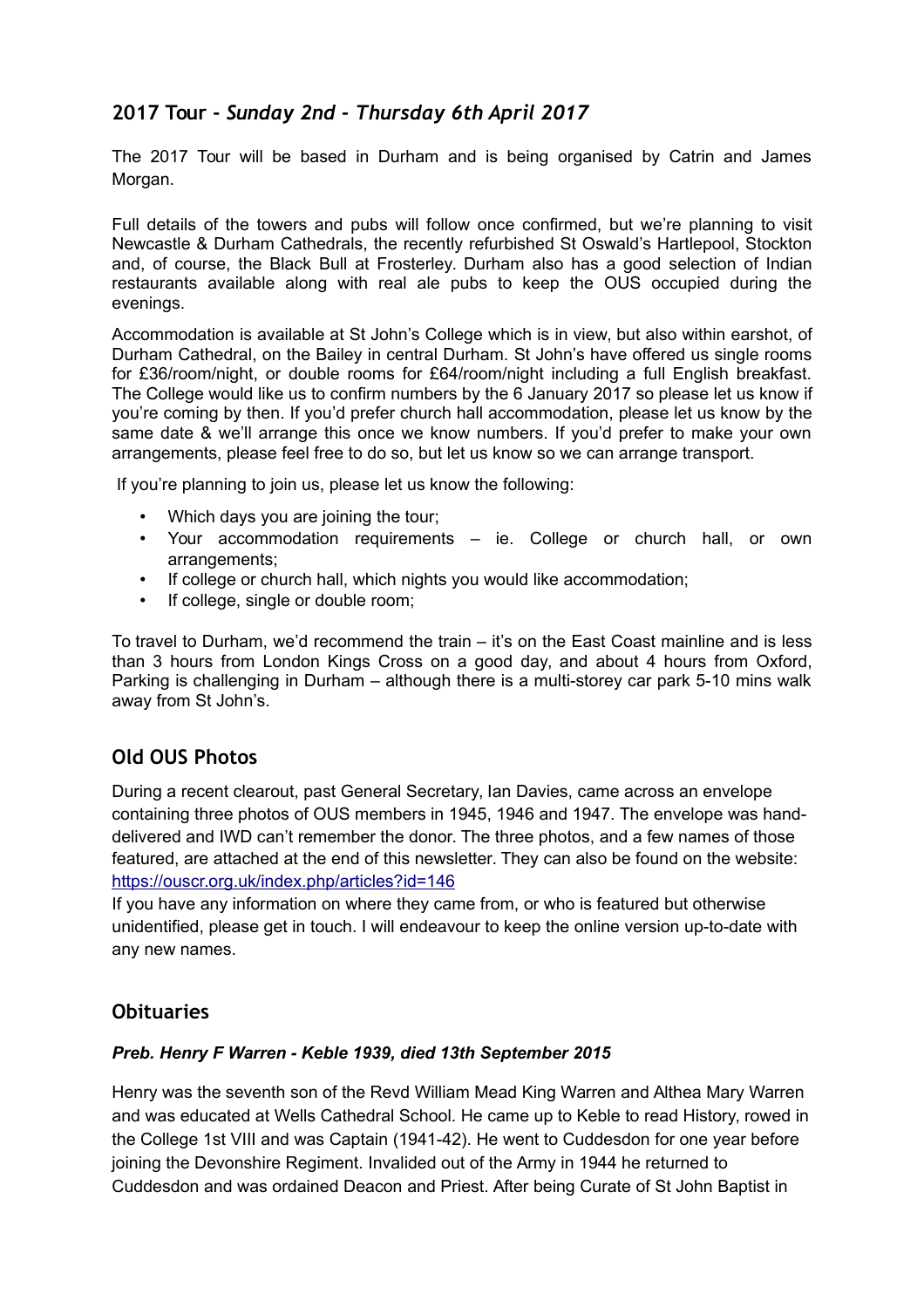Weston-super-Mare (1948-53) he was appointed Rector of St Mary Magdalene, Exford (1953-75). He moved to be Rector of St Augustine, West Monkton (1975-86). He had also been Rural Dean of Wiveliscombe, Prebendary of Bath and Wells Cathedral, Proctor in Convocation for Bath and Wells and a member of the General Synod of the Church of England. He retired in 1986 and went to live in Ilminster. His interests were bellringing (he was Master of Bath and Wells Diocesan Association of Change Ringers, 1957-85), beekeeping, railways, Bath and West Clerical Society, gardening and golf. He married Jillian Elizabeth Hayman-Joyce in 1958 and they had two sons Stephen and Anthony.

#### *From the Keble Record 2015-16*

#### *Martin H Routh, Magdalen 1939, died 13th January 2016*

Martin Hugh Routh, died Wednesday 13th January aged ninety-three after some years with dementia and the last four years in a nursing home. Martin came up to Magdalen in 1939, his studies interrupted the following year, and returned in 1948, overlapping with brother, Andrew, also at Magdalen, and also a Society member. He settled at the old family house in Amport, Hampshire, in the early 1960s, and was Tower Captain at Amport until around 1996. Martin continued ringing at Amport for some years after that. He kept the bells ringing and trained many learners over those decades, but didn't join the W&P or Guild activities - under him it was always an independent tower! Martin is survived by a ringing dynasty, headed by Andrew, previously mentioned, Andrew's son, Hugh, and granddaughters, Katy and Claire.

#### *Susan E Elborn (nee Unsworth), St Hilda's 1967, died 17th March 2016*

#### *Nigel Orchard writes*

My sister in law, Sue Unsworth, was born on 26th June 1948 and died this year on 17th March from a brain tumour that had developed slowly but untreatably over the last few years.

My late wife, Jenny was born a few minutes before her. They came up to Oxford in 1967, Sue to St. Hilda's to read history in which she took a first.

Richard Wilsher taught Sue to ring and as a result, Jenny also started to ring. In those days they were so similar in looks and dress that one usually had to await the current boyfriend to know which was which.

Her first peal was Cambridge Minor on the treble at St Aldates where she and Jenny often rang with Vic Griffin. This was her first of three peals for the OUS. Her 27 peals included three in the USA. Other notable ones were Cambridge max at Newport, South Wales, 8 spliced surprise major in Ashtead and Yorkshire Major at Brightwell on dinner day 1985 for those who were resident members in 1968; this year was carefully chosen and led to her forming the OUS badgers group known as the Golden Oldies which still continues to have an annual outing and occasional other ringing and pub lunch meetings. Her last peal was in 1995 but she continued ringing enthusiastically for practices and services mainly in Kingston on Thames despite latterly living in Hampstead with her husband Peter Elborn whom she had met in Africa where he was working for the British Council.

Her last quarter was in April 2015 to welcome her great nephew and niece.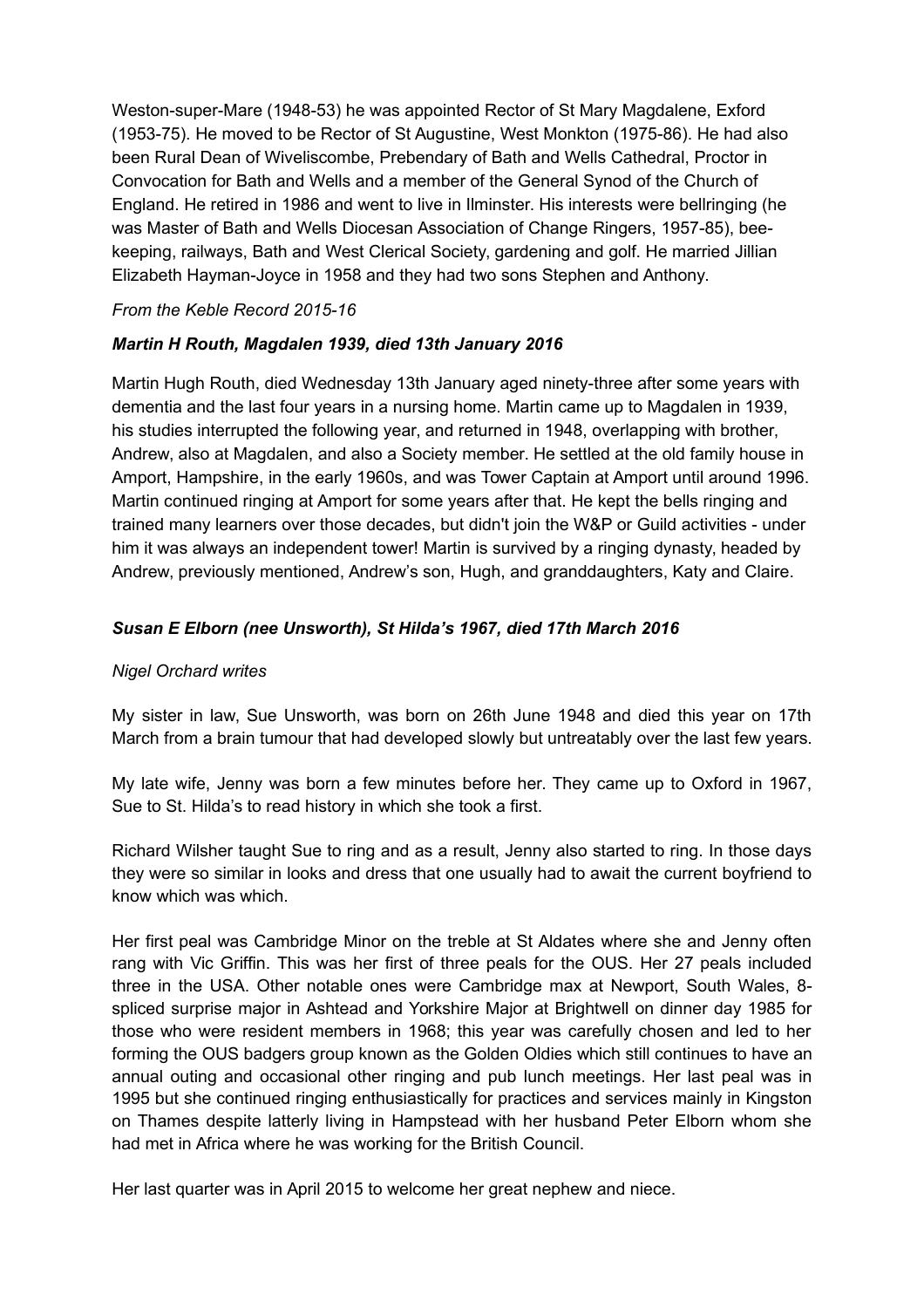She had a very distinguished career in the foreign office working on Overseas development about which she felt passionately and rose to the rank of Assistant Secretary. She combined head office work with periods abroad including Malawi and India . She took early retirement after a departmental reorganisation and then worked as a consultant with universities and other groups.

She was a warm hearted person but did not tolerate those she saw as fools. She kept ringing until shortly before her death.

#### *John E Camp, Jesus 1961, died 17th October 2016*

#### *Ian Davies writes*

John Camp was born in Romford, Essex, on 27 February 1944. His father was half French, and during his childhood John spent much time living with relatives in France and Germany, as a result of which he was fluent in both languages. He was educated at Royal Grammar School, High Wycombe, where he won a state scholarship to Jesus College, Oxford. He had learnt to ring at Amersham, where his father ran a farm-supplies shop and his mother a local pharmacy. In October 1961 at the age of 17, he joined the Oxford University Society of Change Ringers (OUS) and the Oxford Society, forming many lasting friendships among the members of both. He also joined Collegium Musicum Oxoniense, Oxford's premier small choir, but singing gradually lost out to ringing.

Before going to university he had rung nine peals. Between October 1961 and May 1964 he rang another 35, including conducting an OUS peal of Diserens' eight spliced atw. At the time he was the youngest ringer to have achieved this. In total, John rang 85 peals, of which 32 were for the OUS, 32 for the Oxford Diocesan Guild, and nine for the Oxford Society. He rang four peals of minor, six of triples, forty of major, eleven of caters, twelve of royal, four of cinques, and eight of maximus.

John rang no peals after 2001 and gradually spent less time ringing, to some extent because he occasionally began to suffer from feelings of anxiety, for example that the floor would collapse while he was ringing. Later he also began to experience this anxiety when climbing staircases to ringing chambers. Despite these problems his interest in ringing and ringers never waned.

At different times John served as OUS Treasurer, Secretary, and, in 1963, Ringing Master. He was responsible for creation of the office of General Secretary, the purpose of which is to maintain contacts between the resident Society and non-resident Life Members, originally to ensure the success of the Society's Centenary celebrations in 1972. John helped to organise many of these celebrations, including a peal in every tower in Oxford, the Centenary Dinner, and augmentation of the 'Society's tower', St Mary Magdalen, from six to eight. John was General Secretary from 1970 to 1976; after leaving this post he continued to maintain close contacts with the resident society and was always available when help was needed. One job he regarded as especially important was ensuring the Society's rules were fit for purpose. This involved substantial re-drafting on at least four occasions. In recognition of his service to the Society he was elected a Vice President, which he occupied from 1971 until 1999 and again from 2009. In the intervening ten years he was the Society's President. John was Central Council representative for the OUS from 1969 to 1978.

During his time at Oxford he was encouraged by his contemporaries to attend College Youths' practices; in 1962, while still an undergraduate, he was elected to membership of that Society. His involvement in ASCY ringing while at university peaked during his final year when he accepted an invitation to participate in some ringing at St Paul's Cathedral. Owing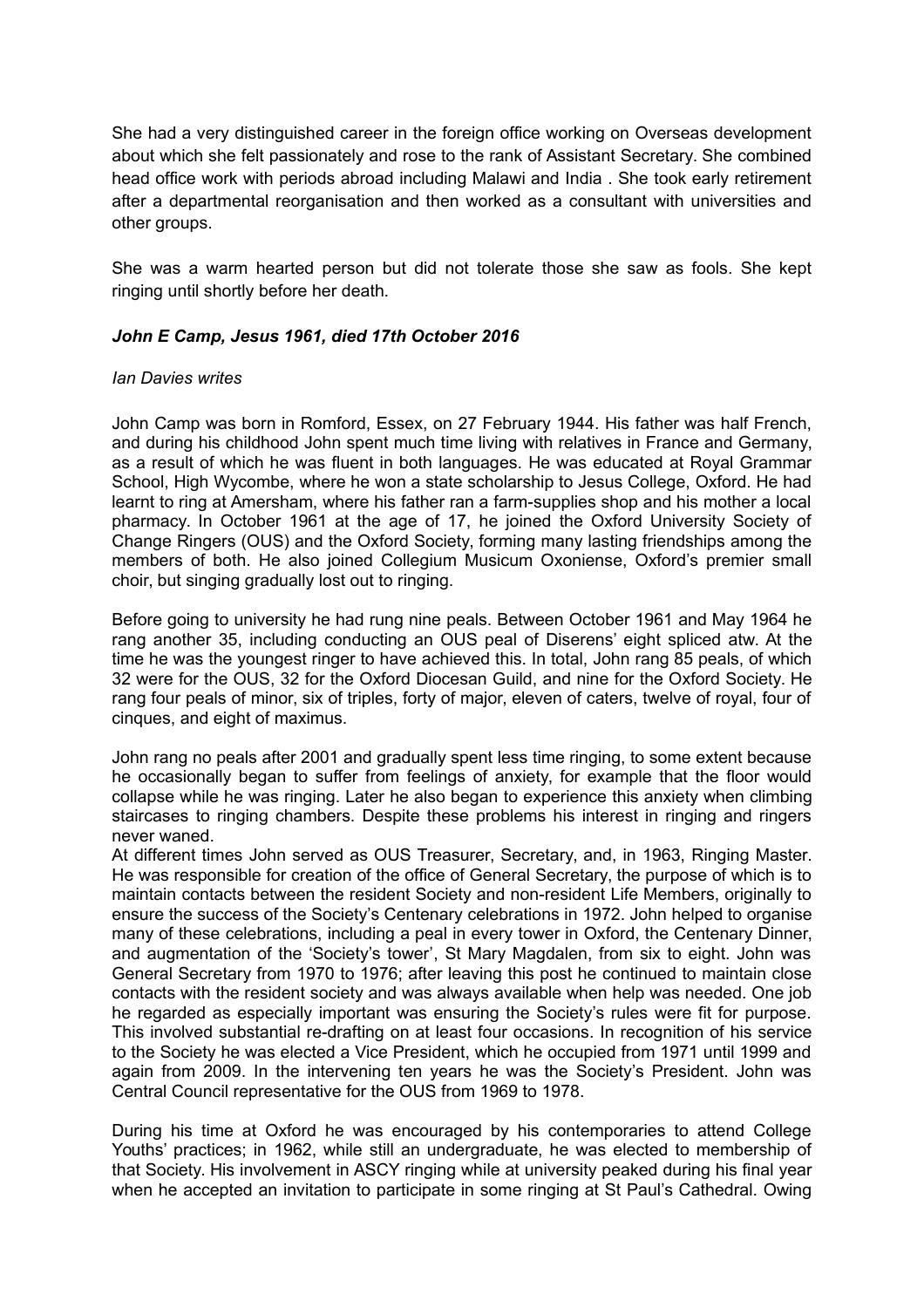to illness he did not take his finals. A few years later, after working as a porter at Amersham Hospital, where he met Virginia, who was to become his wife, he re-took finals, obtaining degrees in law and in French and German. After qualifying in law, in 1969 he was called to the bar at Inner Temple, as a barrister specialising in copyright and libel, a job which took him around the world, especially to Hong Kong. Despite this he managed, until his recent illness, to attend all but one OUS dinner and all its annual tours. Later he also sat as a recorder (part-time judge). During this period John became interested in politics. He joined the Conservative party and became Chairman both of his local branch and of the local health authority. Initial ambitions to become an MP were thwarted by his disapproval of some of the policies of the Thatcher government, as a result of which he resigned from the party.

After approximately 13 years in the legal profession, he decided to become a priest, something he had briefly considered while at Oxford. After ordination in 1989, John worked as Chaplain at St Andrew's Hospital, Northampton, for twelve years and was then priest in charge of All Saints Church, Turvey, Bedfordshire, from 2000 to 2002. While there he attended practices and taught some of the villagers to handle a bell.

After leaving the clergy, on doubting his faith, John continued to serve as a recorder, dealing with appeals by visitors or refugees seeking asylum in the UK. Later he was a trustee of the charity Northampton Headway, a community-based specialist social and therapeutic centre for people who have sustained traumatic or acquired brain injury.

He had a profound interest in medicine, especially psychotherapy, and in 1998 was awarded a diploma in forensic psychotherapy by UCL. He also had an M Tech in management and administration from Brunel University, and he served on several NHS committees, including Wycombe Health Authority, the Mental Health Act Commission, and Northamptonshire Healthcare NHS Trust. He had a huge capacity for work. In addition to the activities described above, in the seventies he was Chairman of the Aylesbury Vale and Wycombe branch of the Campaign for Real Ale and, later, a member of the CAMRA national executive. He used his legal skills to obtain a Sunday Morning extension from 11 am to noon for local CAMRA monthly meetings. More recently his legal and other skills have often been called upon by the Editor of the Ringing World. He was also extremely knowledgeable about the Cairanne wines of the Southern Rhone.

More recently John's legal and other skills have often been called upon by the Editor of *The Ringing World*—a case in point being an evaluation of the judicial review judgement concerning Worcester Cathedral.

John held extremely strong views: he was both a proselytising vegetarian and an ardent feminist. In his youth he was a member of the MCC, but resigned in protest at their refusal to allow women members. He also tried hard to persuade the ASCY to admit women members and, when unsuccessful, resigned from this society also. When the society eventually changed its rules, John successfully stood for re-election.

He was a man of many other talents. Among these was a self-taught understanding of the functioning of personal computers. This was acquired during and after his setting up, in 1997, of the Ringing Chat email list for those chastened for "drifting off-topic" on Change Ringers, an older list set up for discussion of ringing topics (only!) In his own words John set up Ringing Chat as "a forum for the sort of subjects which might be raised in the pub after a practice". It came to be regarded as a virtual pub with John as Landlord. While maintaining the list he was not averse to criticising its subscribers if their thinking was not straight or their use of English not up to scratch (again in John's words "A tolerant atmosphere prevails, though there is no bar on the correction of grammar and spelling.") He also said firmly: "Anything which would not be acceptable in the pub is not acceptable on the list." Many subscribers acknowledged how much they learnt from him in this relaxed pub atmosphere.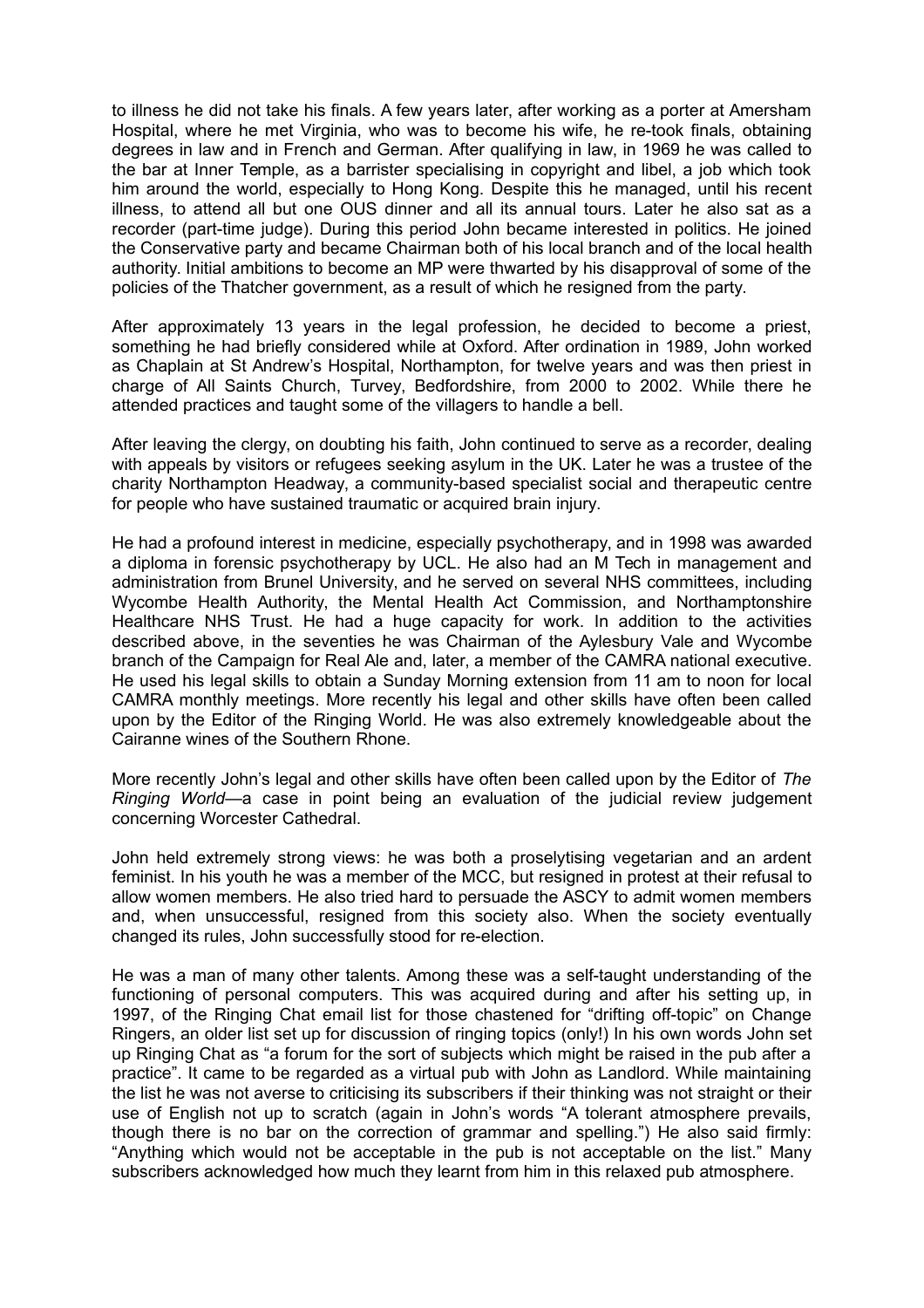He described himself as a compulsive communicator, and this was apparent from his many contributions to the Ringing World. For seven years he summarised contributions to several ringing email lists in his highly entertaining column *From the E-Lists*; more recently he contributed several articles loosely related to ringing in a fortnightly column *Out of the Tower*. In 2005 he revised the book *Discovering Bells and Bell Ringing*, written by his father, also John Camp.

In the last ten years of his life John's mobility was affected by poor health. Although, with treatment, this improved, in 2014, shortly after attending the National 12-Bell Final in Oxford, he became unwell again. He was diagnosed with liver cancer in the summer of 2016. He announced this on the e-lists and in a candid issue of Out of the Tower, in which he drew the connection between his illness and the life of a "professional middle-class heavy drinker": "I draw no moral and I weep no crocodile tears (though there have been some real ones)." He died on Monday, 17th October 2016.

He is survived by Virginia and their children Christopher and Lizzie.

John was quite a character. Although not a fan of conventional jokes, he had a devastating sense of humour; his incisive assessment of one's limitations was invariably accurate. To describe his personality, I can do no better than quote some words by Philip Earis, included in a tribute sent to Ringing Chat:

"John was a formidable presence: a razor-sharp mind coupled with an inclination and ability to verbally eviscerate the many things he disagreed with, be it people, institutions, sloppy thinking, careless language, pomposity or the absurdities of many traditions.

John exuded knowledge, judgement and authority in all he said and wrote. However, there was a disconnect between his on-list persona (thoughtful, calm, polite) and the direct, forceful views he would expound in person when surrounded by those he knew well. Many who only knew or primarily interacted with John by his messages to this list would be profoundly shocked.

To spend time in a pub with John was both a challenging and a hugely enriching experience. He would preside over a generation-spanning audience (bright young things spurred him on), seemingly unchanging as the tally of pints rose steadily through the afternoon and evening. He could be withering about those who couldn't keep up the pace. He could be ferociously grumpy. He seemed to relish being challenged, primarily as it gave him the opportunity to forcefully counter and then win an argument.

Both touchingly nostalgic and impressively forward-looking, John had a very big impact on the world of ringing. As an engaged member of the College Youths he was never backward about highlighting the shortcomings he saw in people, processes or policies. As a towering figure and President of the OUS he shaped the Society in a way that has had profound consequences for many hundreds of ringers, for other university ringing societies, and for ringing more generally. And as a prime architect and supporter of the e-lists he has left a lasting legacy of communication and friendships.

I last saw John at the 12 bell final this summer in Aston, and spent a long time chatting with him there. He has taught me and many others so very much, and moreover shaped the way I think about things. It was a privilege to have known him."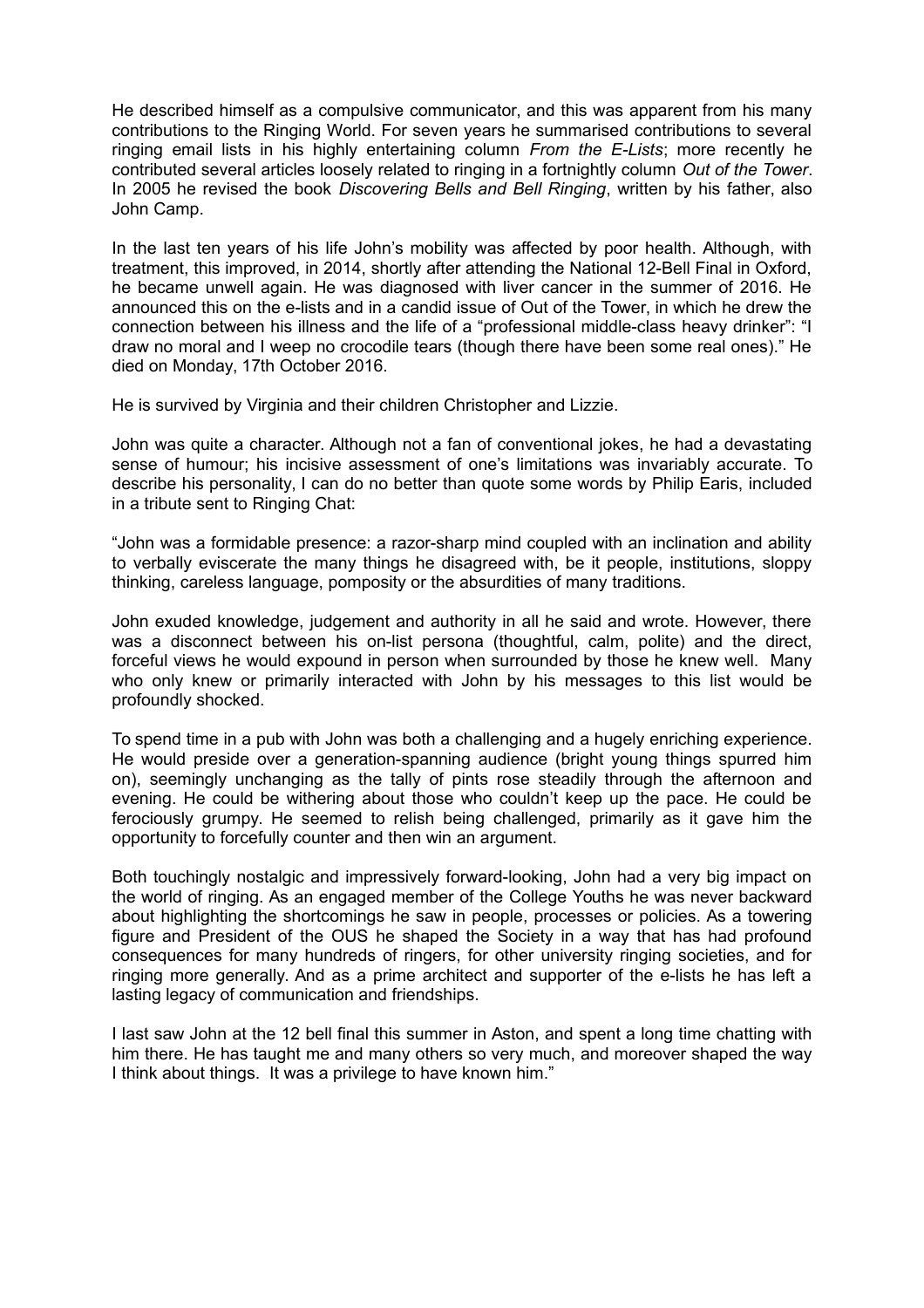## **Meeting Dates for 2017**

The Society's business meetings are held on Mondays, and customarily take place in Exeter College. Please confirm the venue in advance.

TGM dates - the first Monday in term: 16th January, 24th April, 9th October AGM date - the last Monday in Michaelmas term: 27th November

## **The Society's History**

We still have a few copies of the OUS History available to purchase. These are available for a £5 or larger donation to the Bell Restoration Fund. Contact the General Secretary to snap up your copy.

## **Address List and Websites**

The General Secretary maintains the Society's address list, of over 500 members. The vast majority are now on e-mail. Please do keep the General Secretary informed of any changes to email or postal address and, if you wish to get in touch with a member, just ask.

The Society also has a mailing list. This is used for important announcements and the dissemination of this Newsletter, and all members are strongly encouraged to join it. You can do so by visiting<https://groups.google.com/forum/#!forum/ouscr>or by contacting the General Secretary.

## **Contact Details**

You can contact the General Secretary by post at: Simon Bond 4 Marlborough Close Littlemore Oxford OX4 4PH

or by telephone on: 01865 748670 or 07722 884389

or by e-mail at: [gensec@ouscr.org.uk](mailto:gensec@ouscr.org.uk)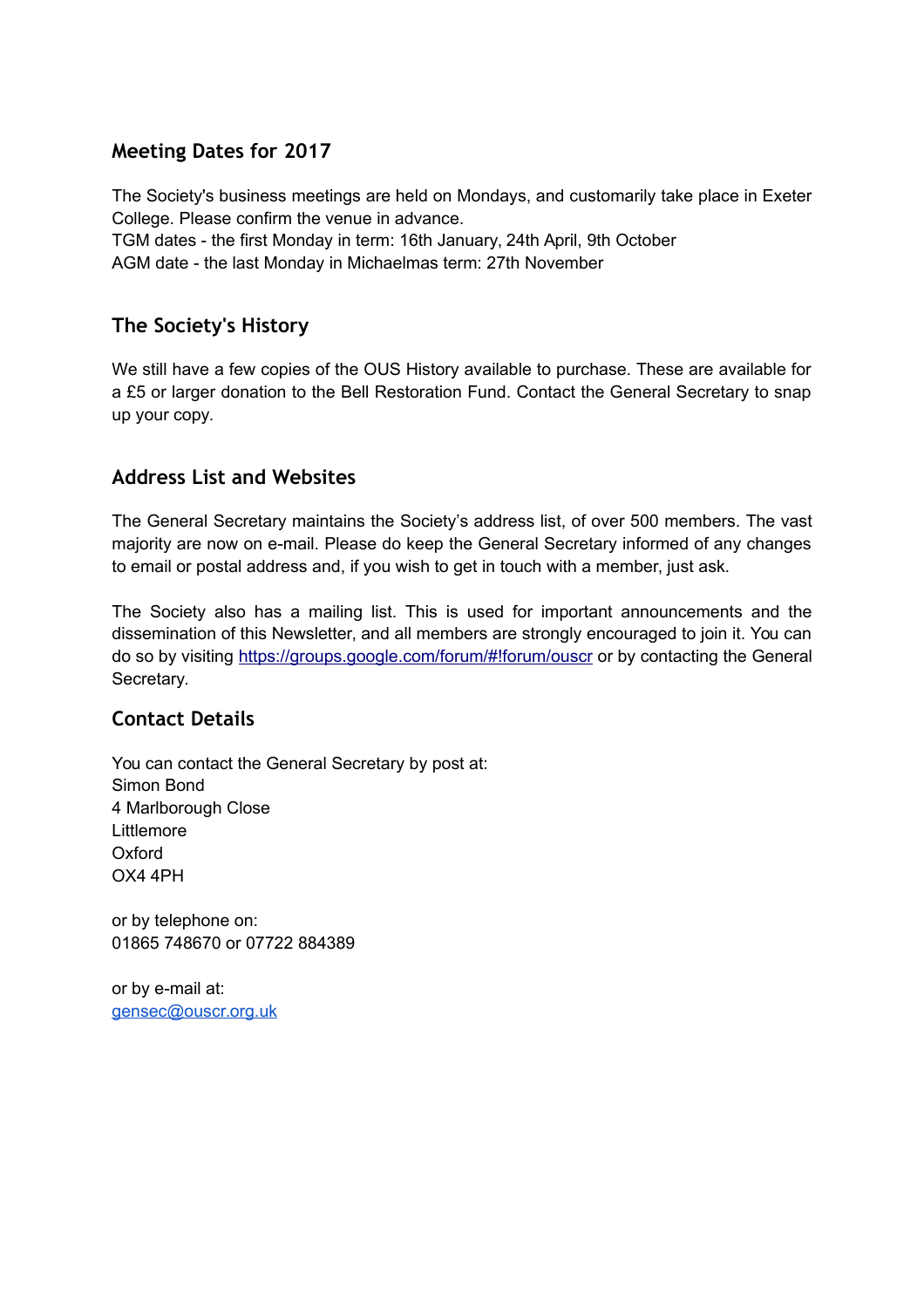## **Old OUS Photos** *Spring 1945*



| David<br>Crawford  |                           |                     | Basil G<br>Almond  | Dr <sub>L</sub><br>Sutton | John E Spice       | John Colley         | John V<br>Lonsborough     | <b>Harry Miles</b>  |
|--------------------|---------------------------|---------------------|--------------------|---------------------------|--------------------|---------------------|---------------------------|---------------------|
|                    |                           | Rosemary<br>Hood    | Enid Roberts       |                           | Pat Ibbotson       |                     | <b>Frances A</b><br>Edgar |                     |
| Julia M<br>Preston | Frances M<br>Martin       | Jean A<br>Southerst | Margaret L<br>Tutt |                           | Maureen<br>Astbury | Stella Hassid       | Jean Sharpe               |                     |
|                    | Margaret<br><b>Blount</b> | Margaret<br>Cossar  |                    | <b>Betty Spice</b>        | Barbar W<br>Smith  | <b>Anna Sellors</b> |                           | Elizabeth<br>Nelson |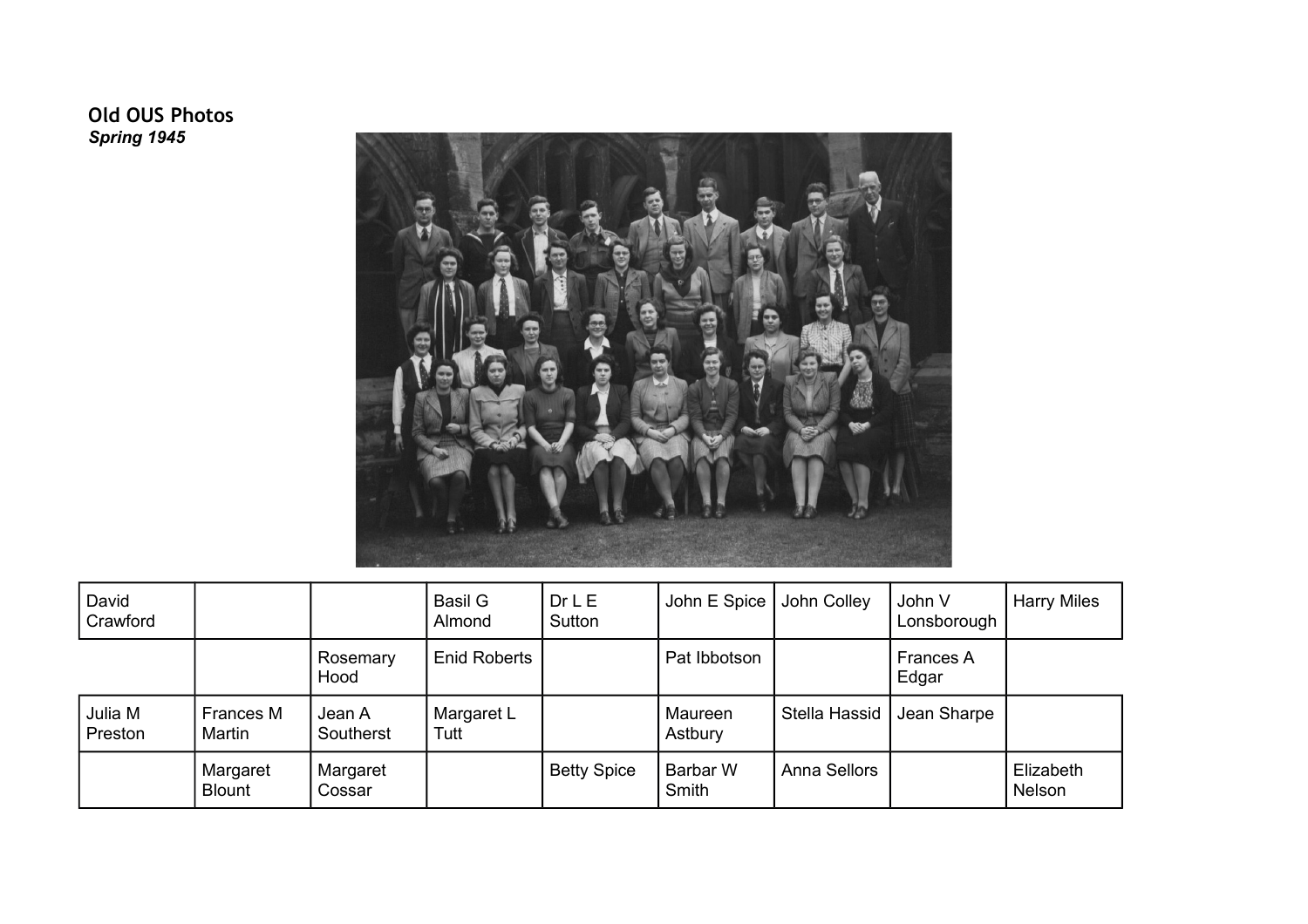# *Spring 1946*



|                     | Peter W <sub>B</sub><br>Semmens |                              |                     | John V<br>Lonsborough      |                     | <b>Helmut</b><br>Vonderheyde |                     | Peter C<br>Wright |
|---------------------|---------------------------------|------------------------------|---------------------|----------------------------|---------------------|------------------------------|---------------------|-------------------|
|                     | Peter<br>Tambling               | <b>Nicholas</b><br>Coleridge |                     | Graham Kerr                | <b>William Gray</b> |                              | C John<br>Dickinson |                   |
| <b>Enid Roberts</b> | Julia M<br>Preston              | <b>Frances A</b><br>Edgar    | Margaret L<br>Tutt  | <b>Betty Spice</b>         | Jean A<br>Southerst | Frances M<br>Martin          | Rosemary<br>Hood    |                   |
|                     |                                 |                              | <b>Anne Sellors</b> | Kathleen<br><b>Higgins</b> | Elizabeth<br>Nelson | Margaret<br><b>Blount</b>    |                     |                   |